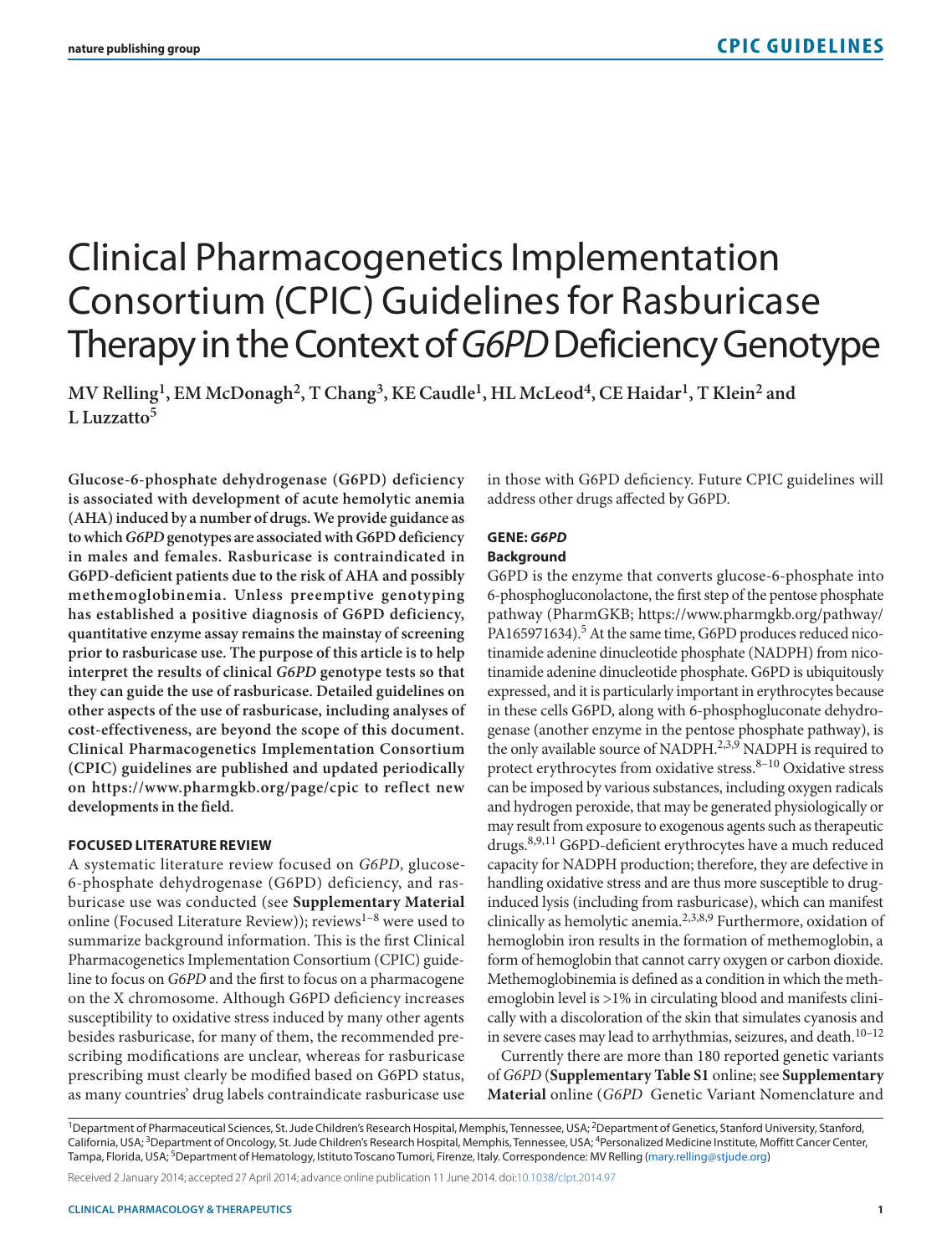WHO Class)).13–15 Most of the genetic variants in *G6PD* are missense variants resulting in single amino acid substitutions; a few are in-frame deletions of one or more amino acids.<sup>14</sup> The lack of large deletions and of frameshift variants appears consistent with the finding that a complete absence of G6PD enzyme activity is fatal *in utero*, as has been shown in *G6PD* knockout mice.<sup>16</sup> Most of the genetic variants that result in low G6PD enzyme activity affect enzyme stability, with the most severe variants (usually in-frame deletions) causing alterations predominantly at or near the dimer interface of the G6PD protein in exon 10, which affects dimer formation and substrate binding. $9,14$ 

Historically, genetic variants of *G6PD* have been divided into five classes, $3$  with class I being the most severely dysfunctional and class V having the highest enzyme activity. The classification was based on two criteria: (i) the level of G6PD activity in red blood cells and (ii) clinical presentation of individuals bearing those variants (**Supplementary Table S2** online). Given that *G6PD* is on the X chromosome, the classifications were primarily based on assessments in males; with only one copy of the gene, their erythrocyte enzyme activity reflects the only allele they carry (see **Supplementary Material** online (*G6PD* Genetic Variant Nomenclature and WHO Class and *G6PD* heterozygotes) and **Supplementary Tables S1 and S2** online).3,15,17 *G6PD* variants are defined as class I when they are associated with chronic nonspherocytic hemolytic anemia (CNSHA): They are found in patients who have hemolysis even in the absence of any challenge and usually have a G6PD activity less than 10% of normal in red blood cells.3,15,18 Thus, patients with class I variants have a recognizable life-long clinical syndrome; in addition, class I variants are very rare (many of them have been reported only once). Class II variants are those with G6PD activity less than 10% but without CNSHA. Class III variants are those with G6PD activity between 10 and 60% of normal. Variants in class II and III are asymptomatic most of the time (by definition there is no CNSHA), but they are clinically important because they entail the risk of drug-induced acute hemolytic anemia (AHA). Of the millions of people who are G6PD deficient, nearly all carry at least one class II or a class III variant. Because, by definition, class II variants have a mean G6PD enzyme activity lower than that of class III variants, it stands to reason that AHA may be more severe with the former than with the latter. However, this does not mean that class III variants can be regarded as "mild"; for example, in trials of dapsone in children with G6PD A– (class III), 98% of G6PDdeficient males developed AHA, 11% of whom required blood transfusion.19 Thus, a sharp division between class II and III variants may no longer be clinically useful.<sup>18</sup> Class IV comprises variants with normal activity: the large majority have G6PD B, but about 20% of those of African ancestry have G6PD A. $^{18}$  Class V is reserved for variants with higher-thannormal activity; however, none have been reported since the report of G6PD Hektoen.<sup>18</sup>

For the purpose of this guideline, the categories of G6PD phenotypes considered (**[Table 1](#page-1-0)**) are G6PD deficient with CNSHA, G6PD deficient, G6PD normal, and G6PD variable.<sup>18</sup> Thus, nearly all individuals classified as "G6PD deficient" are those with WHO class II or class III variants; they are usually asymptomatic (without CNSHA) but are still at risk of AHA, favism, and neonatal jaundice.<sup>18</sup> Individuals classified in the "variable" category consist of females who carry one nondeficient (class

| Likely phenotype      | <b>Definition</b>                                   | Genotypes                                                                                           | <b>WHO</b> class for<br>G6PD variants <sup>a</sup> | Example of diplotypes <sup>b</sup>                                                                                  |
|-----------------------|-----------------------------------------------------|-----------------------------------------------------------------------------------------------------|----------------------------------------------------|---------------------------------------------------------------------------------------------------------------------|
| Normal                | Very mild or no enzyme<br>deficiency (>60% of       | A male carrying a nondeficient<br>(class IV) allele                                                 | IV                                                 | B. Sao Boria                                                                                                        |
|                       | normal enzyme levels)                               | A female carrying two<br>nondeficient (class IV) alleles                                            | <b>IV/IV</b>                                       | B/B, B/Sao Boria                                                                                                    |
| Deficient             | $<$ 10-60% of normal<br>enzyme activity             | A male carrying a deficient<br>(class II-III) allele                                                | II, III                                            | A-, Orissa, Kalyan-Kerala, Mediterranean,<br>Canton, Chatham                                                        |
|                       |                                                     | A female carrying two deficient<br>(class II-III variants) alleles                                  | 11/11, 11/111, 111/111                             | A-/A-, A-/Orissa, Orissa/Kalyan-Kerala,<br>Mediterranean/Mediterranean, Chatham/<br>Mediterranean, Canton/Viangchan |
| Deficient with        | Severe enzyme deficiency                            | A male carrying a class I allele                                                                    |                                                    | Bangkok, Villeurbanne                                                                                               |
| <b>CNSHA</b>          | (<10% activity) and<br>associated with CNHSA        | A female carrying two deficient<br>(class I variants) alleles                                       | $\frac{1}{1}$                                      | Bangkok/Bangkok, Bangkok/Villeurbanne                                                                               |
| Variable <sup>c</sup> | Normal or deficient<br>enzyme activity <sup>c</sup> | A female carrying one<br>nondeficient (class IV) and one<br>deficient (class I-III variants) allele | IV/I, IV/II, IV/III                                | B/A-, B/Mediterranean, B/Bangkok                                                                                    |

# <span id="page-1-0"></span>**Table 1 Assignment of likely G6PD phenotypes based on genotype/diplotype** •

CNSHA, chronic nonspherocytic hemolytic anemia; WHO, World Health Organization.

aWHO classifications from ref. 14, other details from ref. 17. Class I variants are extremely rare; the distinction between class II and III variants is not clear, and the "class V" very high activity variant has been reported in only a single case.<sup>17,18</sup> Therefore, almost all patients will carry class II, III, or IV alleles. It should be noted that the class of a variant may have been assigned only by the clinical manifestations of a patient in which the variant was subsequently identified. <sup>b</sup>Due to the large number of *G6PD* variants, many other diplotypes may be possible besides those given as examples here; see **Supplementary Table S1** online for a more comprehensive list of variant alleles with their assigned WHO class. cDue to X-linked mosaicism, females heterozygous for one nondeficient (class IV) and one deficient (class I–III variants) allele may display a normal or a deficient phenotype. It is therefore difficult to predict the phenotype of these individuals (**Supplementary Material** online (*G6PD* heterozygotes)).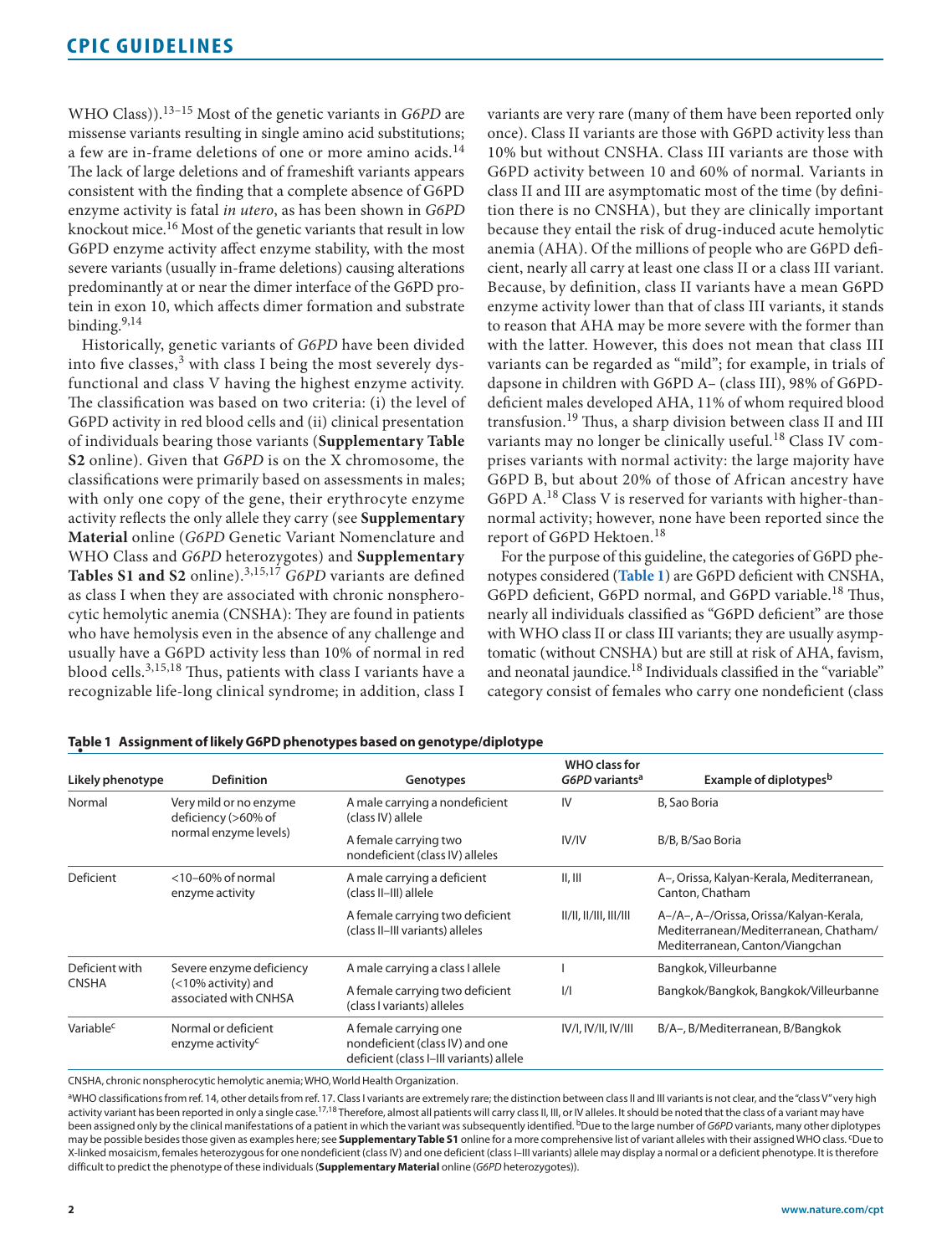IV) and one deficient (class I–III variants) allele; due to X-linked mosaicism, it is impossible to predict their activity based on genotype alone.

Almost 5% of the world's population is estimated to have G6PD deficiency, with nearly all of them carrying class II or III variants.20 The average frequency of G6PD deficiency in malaria-endemic countries such as those in Asia and Africa is higher but variable, with a prevalence in certain population groups as high as 30% or more3,20,21 (**Supplementary Tables S3–S5** online).

# **Genetic test interpretation**

The *G6PD* gene is on the X chromosome (Xq28; ref. 2). Genotype results associated with G6PD deficiency may be reported as (i) hemizygous male (e.g., one class I–III variant allele), (ii) homozygous female (two identical deficient class I–III alleles with the same variant), (iii) compound heterozygous female (two different deficient class I–III alleles with different variants), and (iv) heterozygous female (one normal class IV allele and one deficient class I–III allele) (**[Table 1](#page-1-0)**). The known inactivating or lowfunction variants (class I, II, and III variants) are provided in **Supplementary Table S1** online. If these variants are present, they may be interpreted as defined in **[Table 1](#page-1-0)**, and in some cases a diagnosis of G6PD deficiency can be made on the basis of genotypic results. Hemizygous males, homozygous females, and compound heterozygous females are classified as either G6PD deficient or G6PD deficient with CNSHA (**[Table 1](#page-1-0)**). For the rare male patients who have an extra X chromosome (i.e., Klinefelter's syndrome), *G6PD* genotype should be interpreted as if they are females.<sup>22,23</sup>

Determining G6PD phenotype in heterozygous females (one normal class IV allele and one deficient class I–III allele) is not possible based on genetic testing alone due to X-linked chromosome inactivation in females. This X-chromosome inactivation, which can happen in a variable percentage of somatic cells, inactivates either the normal or the low-activity allele and translates into heterozygous females having a mosaic of G6PD-normal and G6PD-deficient erythrocytes. The resulting overall enzyme activity will be variable because the ratio of the two types of red cells is highly variable and can change over time in the same individual.2,3,24 Thus, G6PD activity in heterozygous females can potentially go the full range from being normal to being G6PD deficient, and thus heterozygotes may display a drug-induced AHA profile similar to that of homozygotes<sup>2,19</sup> (Supplementary **Material** online (G6PD Heterozygotes)). Thus, an enzyme activity test is needed to assign G6PD phenotype in heterozygous females.

Because most genetic tests do not comprehensively interrogate all variants associated with G6PD deficiency and because the phenotype of genotypically proven heterozygous females is unpredictable, most diagnoses of G6PD deficiency are currently made via tests of enzyme activity rather than genotype. $20$ In males, the results of G6PD enzyme activity are usually clear cut, including in newborns, who tend to have higher activity than that observed in older children and adults.25–27 The primary risk of misclassification in males is when there has been recent hemolysis (because G6PD in reticulocytes and in young erythrocytes is higher) or recent blood transfusion (because the transfused blood is likely to be G6PD normal); either or both may shift a G6PD-deficient enzyme level near to or even within the normal range. In females, there may be overlap in activity between G6PD homozygous normal and heterozygotes and between heterozygotes and homozygous deficient; there may be also more intrasubject variability in G6PD activity than in males (**Supplementary Material** online (*G6PD* Heterozygotes)). Universal neonatal screening programs for G6PD deficiency via the use of semiquantitative fluorescent spot test or quantitative enzyme activity assay have been instituted or proposed in areas with a high incidence of G6PD deficiency such as Asia, Europe, Africa, and the Middle East (**Supplementary Tables S3 and S4** online for frequencies in major racial/ethnic groups).

#### **Available genetic test options**

Commercially available genetic testing options change over time (**Supplementary Material** online (Available Genetic Test Options) and [https://www.pharmgkb.org/views/viewGenetic](https://www.pharmgkb.org/views/viewGenetic
Tests.action) [Tests.action](https://www.pharmgkb.org/views/viewGenetic
Tests.action)). Genetic screening methods vary in their specificity and sensitivity.<sup>20</sup> The US National Newborn Screening Program routinely tests for G6PD deficiency via genotyping in the state of Pennsylvania and the District of Columbia, with a panel of five variants followed by confirmatory enzyme activity testing.28 A serious limitation to genotype-only tests is that only a few of the known *G6PD* variants are usually included. This limitation may be overcome in the future by full sequencing of the gene. At the moment, the detection of class I–III variants in a male or of two class I–III alleles in a female is informative for predicting G6PD deficiency; on the other hand, a "negative" genotype result would not definitively rule out G6PD deficiency, and therefore an enzyme activity test would be needed to assess G6PD status.

#### **Incidental findings**

*Hemolytic anemia.* In G6PD-deficient individuals, AHA may be triggered by a number of different drugs (**Supplementary Table S6** online); future CPIC guidelines will be developed for other drugs affected by G6PD. AHA can also be triggered by exposure to certain chemicals, to fava beans, or to infection all factors that cause increased oxidative stress in erythrocytes. Sometimes, for instance when a drug is given because of infection, it may be difficult to know whether the cause of AHA is the former or the latter.<sup>1,2</sup> AHA after the ingestion of fava beans (broad beans) in G6PD-deficient individuals is termed "favism" and can be fatal, mostly in children. $2,3$  Individuals with a class I *G6PD* variant have a life-long disease (CNSHA) and in addition are at an increased risk of extravascular hemolytic episodes from exogenous triggering agents.<sup>2</sup>

*Neonatal jaundice.* Along with other factors, G6PD deficiency is associated with an increased risk of neonatal hyperbilirubinemia, which if left untreated can result in kernicterus, cerebral palsy, and death.<sup>3,18,29</sup> Risk may be further increased in those with the *UGT1A1\*28* allele (rs8175347) associated with Gilbert's syndrome.<sup>30</sup>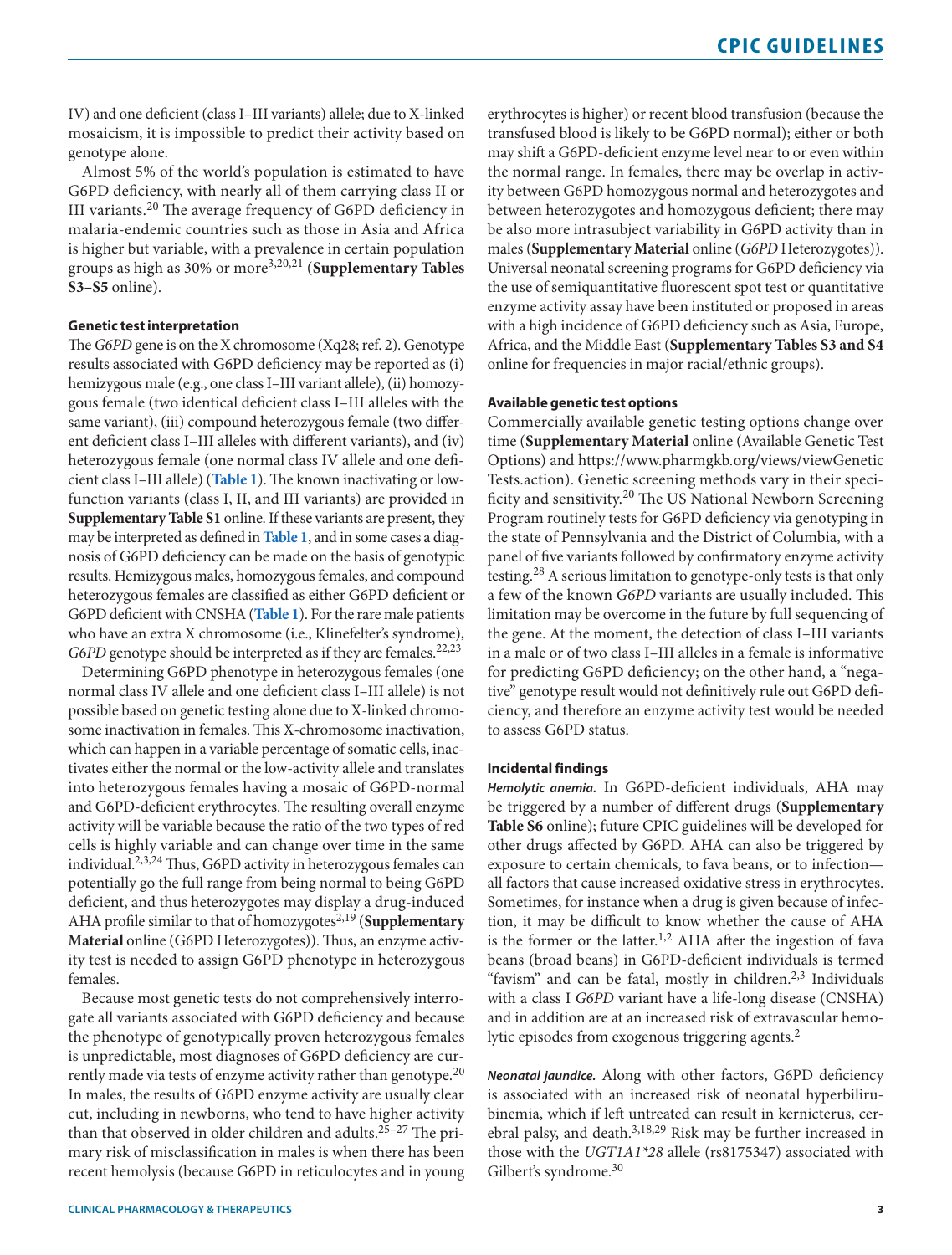*Other clinical manifestations of G6PD deficiency.* Numerous studies have investigated associations between G6PD activity and a variety of diseases; a critical analysis of evidence for these associations is beyond the scope of this guideline.

# **Other considerations**

The extent of G6PD enzyme deficiency and clinical symptoms varies between and within individuals and is dependent on the type of *G6PD* genetic variant, the sex of the individual, the triggering agent, the presence of concurrent infection, and other inherited factors that may affect erythrocyte physiology (**Supplementary Material** online (Other Considerations)).<sup>2,3,9,31</sup>

# **DRUG: RASBURICASE Background**

Rasburicase (Elitek, Fasturtec, and Rasuritek) is a recombinant urate oxidase enzyme; it breaks down uric acid to hydrophilic allantoin and hydrogen peroxide.<sup>6,7,32-34</sup> Rasburicase is approved by the US Food and Drug Administration (FDA) for prophylaxis and treatment of hyperuricemia during chemotherapy in adults and children with lymphoma, leukemia, and solid tumors.32 A pegylated form of urate oxidase, pegloticase (Krystexxa), is also FDA approved for the treatment of refractory gout.35 Rasburicase has also been used in newborns who have high uric acid associated with kidney injury. Both rasburicase and pegloticase carry an FDA boxed warning and are contraindicated for use in patients with known G6PD deficiency.<sup>32</sup> The European Medicines Agency and Japan's Pharmaceuticals and Medical Devices Agency also contraindicate the use of rasburicase in patients with G6PD deficiency [\(http://www.pharmgkb.](http://www.pharmgkb.org/drug/PA10176) [org/drug/PA10176\)](http://www.pharmgkb.org/drug/PA10176) [\(http://www.pmda.go.jp/english/service/](http://www.pmda.go.jp/english/service/drugs.html) [drugs.html\)](http://www.pmda.go.jp/english/service/drugs.html).

# **Linking G6PD genetic variability to rasburicase-induced adverse reactions**

Variation in G6PD enzyme activity has been related to a number of different *G6PD* genotypes (**Supplementary Table S1** online). Hydrogen peroxide is produced during the oxidation of uric acid to allantoin by rasburicase,<sup>6</sup> and this may cause hemolytic anemia (and possibly methemoglobinemia) after rasburicase administration in *G6PD*-deficient patients; this is supported by multiple clinical reports (**see Supplementary**  **Table S7** online). Although much of the clinical data come from small case series and case reports, taken together and in view of the plausible underlying mechanism, many countries have drug label warnings that rasburicase use is contraindicated in those with G6PD deficiency (reviewed in refs. 1–5 and 9, (**[Table 2](#page-3-0)**)).

# **Therapeutic recommendations**

As stated above, rasburicase use is contraindicated by the FDA, the European Medicines Agency, and the Pharmaceuticals and Medical Devices Agency in those with G6PD deficiency<sup>32-34</sup> (see **[Table 2](#page-3-0)**; **Figure 1**). If, on the basis of genotyping, a deficient status can be unambiguously assigned to a patient, that would be a sufficient contraindication to the use of rasburicase. However, due to the limitations of genetic testing (discussed above), in most cases it is necessary to perform G6PD enzyme testing to assign G6PD status.

The FDA recommends that patients at higher risk of G6PD deficiency, such as those with African or Mediterranean ancestry, be tested for G6PD deficiency before initiation of rasburicase.32 However, it should be noted that patients of all ancestries may be G6PD deficient. The drug labels do not specifically mention genetic testing, but with the increased availability of genetic test results some patients may be diagnosed with G6PD deficiency preemptively; if so, such definitive results could be used to preclude prescribing of rasburicase and potentially other oxidative drugs even in the absence of G6PD enzyme activity results.

*Pediatrics.* Much of the evidence relating G6PD deficiency to rasburicase-induced hemolysis and methemoglobinemia was generated in neonates or children **(Supplementary Table S7** online), and thus these guidelines apply to neonates, children, and adults.

# **Recommendations for incidental findings**

Patients with G6PD deficiency should be advised that they are at an increased risk of hemolysis after exposure to fava beans or to high-risk drugs or chemicals (**Supplementary Table S6** online), and that it is recommended to avoid such compounds (**Supplementary Material** online (Unsafe Drugs for G6PD Deficient Patients) and **Supplementary Table S6** online).

#### **Table 2 Recommended therapeutic use of rasburicase in relation to G6PD phenotype**

<span id="page-3-0"></span>

|                                             |                                            | . .                                                                                                                         |                                                          |
|---------------------------------------------|--------------------------------------------|-----------------------------------------------------------------------------------------------------------------------------|----------------------------------------------------------|
| G6PD phenotype                              | Implications for<br>phenotypic measures    | Dosing recommendations for rasburicase                                                                                      | <b>Classification of</b><br>recommendations <sup>a</sup> |
| Normal <sup>b</sup>                         | Low or reduced risk of<br>hemolytic anemia | No reason to withhold rasburicase based on G6PD status <sup>b</sup>                                                         | Strong                                                   |
| Deficient or deficient with<br><b>CNSHA</b> | At risk of acute<br>hemolytic anemia       | Rasburicase is contraindicated; alternatives include allopurinol <sup>c</sup>                                               | Strong                                                   |
| Variable <sup>b</sup>                       | Unknown risk of<br>hemolytic anemia        | To ascertain that G6PD status is normal, enzyme activity must<br>be measured; alternatives include allopurinol <sup>c</sup> | Moderate                                                 |

CNSHA, chronic nonspherocytic hemolytic anemia.

aRating scheme described in **Supplementary Material** online (see Strength of Recommendations). <sup>b</sup>A negative or inconclusive genetic test cannot be assumed to indicate normal G6PD phenotype; an enzyme activity test is needed to assign G6PD phenotype in such cases. cAllopurinol is associated with severe cutaneous reactions in the rare carriers of the *HLA-B\*58:01* allele.37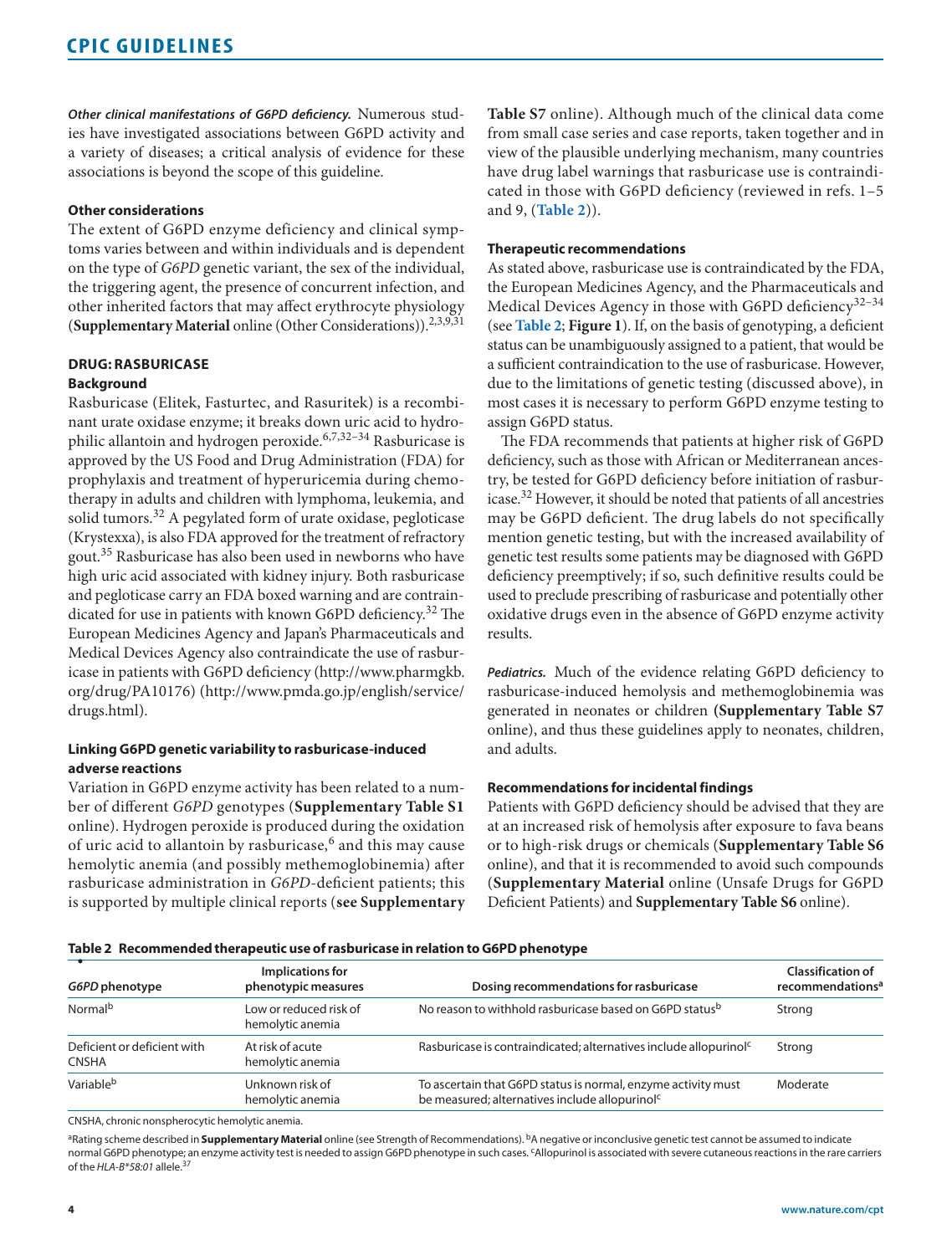

**Figure 1** Workflow for interpreting *G6PD* genotype and for assessing the need for an enzyme activity test. \*It should be noted that the class of a variant may have been assigned only by the clinical manifestations of a patient in which the variant was subsequently identified.<sup>14</sup> CNSHA, chronic nonsperocytic hemolytic anemia; WHO, World Health Organization.

#### **Other considerations**

• 

Recommendations for the testing of other genetic markers are beyond the scope of this guideline. Agents known to induce or inhibit *G6PD* expression may also influence the risk of rasburicase-induced hemolysis.36 Variation in the pharmacokinetics of rasburicase and dosage prescribed could also affect risk.<sup>2</sup>

# **POTENTIAL BENEFITS AND RISKS FOR THE PATIENT**

Given the contraindication for using rasburicase in G6PDdeficient patients, for optimal decision making, clinical units treating tumor lysis syndrome should have access to G6PD status preemptively or access to enzyme activity results with rapid turnaround times. Administration of rasburicase to G6PD-deficient patients has resulted in cases of subsequent hemolytic anemia and methemoglobinemia, which can be fatal (**Supplementary Table S7** online). Of course, tumor lysis syndrome can itself be life-threatening, and alternative uric acid–lowering therapy, such as allopurinol, may not be as efficacious as rasburicase at lowering uric acid levels and has other potential side effects.<sup>37,38</sup> The risk of severe AHA and possible methemoglobinemia potentially caused by rasburicase versus the risk of tumor lysis syndrome complications if rasburicase is not used must be weighed against each other.

# **CAVEATS: APPROPRIATE USE AND/OR POTENTIAL MISUSE OF GENETIC TESTS**

Several commercially available genetic tests screen only for some of the more common *G6PD* genetic variants. Therefore, any patient could have a rare, different, or previously unknown genetic variant; thus, a genetic test may have been reported as "negative," but the patient could nonetheless have G6PD deficiency.

#### **CONCLUSION**

Rasburicase is contraindicated in those with G6PD deficiency; unfortunately, the G6PD status of a patient is often unknown at the time rasburicase therapy is contemplated. If a genetic test result is preemptively available, it will be of use only if it establishes G6PD deficiency; otherwise, and in most cases, an enzyme test will be still required. In the future, as an increasing number of patients will have in their medical record a complete *G6PD* sequence, the percentage of informative genetic test results will increase, and the decision-making process regarding whether it is safe to use rasburicase will be accelerated and facilitated.

**SUPPLEMENTARY MATERIAL** is linked to the online version of the paper at <http://www.nature.com/cpt>

#### **ACKNOWLEDGMENTS**

The authors acknowledge the critical input of members of CPIC of the Pharmacogenomics Research Network, funded by the National Institutes of Health (NIH). This work is funded by NIH grants R24 GM61374, U01 GM092666, and U01 HL105198.

CPIC guidelines reflect expert consensus based on clinical evidence and peerreviewed literature available at the time they are written and are intended only to assist clinicians in decision making, as well as to identify questions for further research. New evidence may have emerged since the time a guideline was submitted for publication. Guidelines are limited in scope and